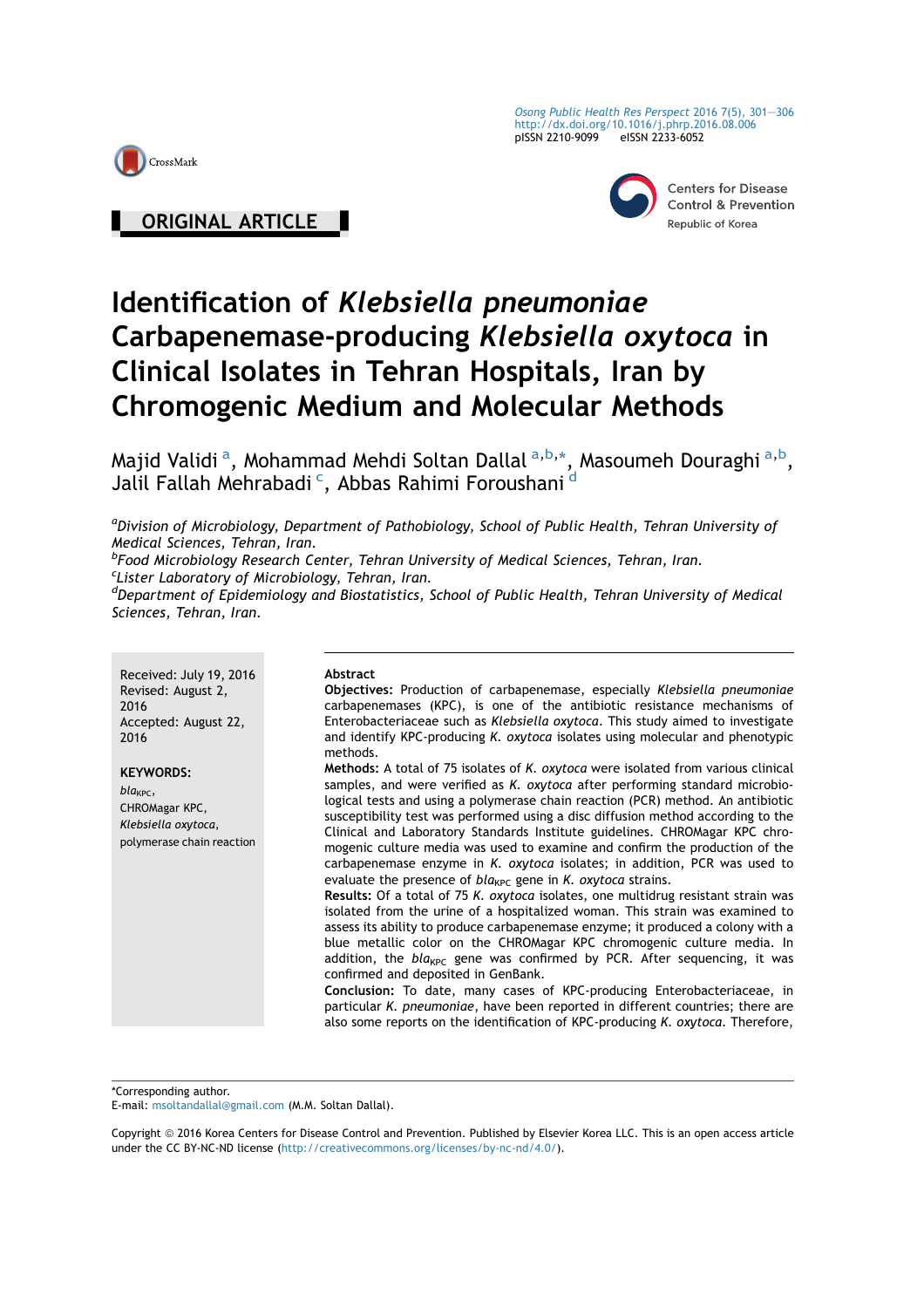to prevent the outbreak of nosocomial infections, the early detection, control, and prevention of the spread of these strains are of great importance.

## 1. Introduction

According to Ambler classification,  $\beta$ -lactamases are categorized into four classes  $(A-D)$  based on their molecular structure (sequence of amino acids and nucleic acids). Class A includes the genes for TEM, SHV, CTX-M, and Klebsiella pneumoniae carbapenemases (KPC)  $\beta$ -lactamase enzymes. KPC can hydrolyze a range of b-lactams including third-generation cephalosporins, monobactams, and carbapenems. Klebsiella pneumoniae carbapenemase (KPC), which is classified as a molecular class A b-lactamase, is a serious clinical challenge. In addition, KPC-producing Enterobacteriaceae isolates, especially KPC-producing K. pneumoniae isolates, are rapidly spreading all over the world. The worldwide emergence and spread of carbapenemresistant Enterobacteriaceae isolates is a challenge for physicians and clinical microbiologists [1]. Therefore, early diagnosis and prevention of strain dissemination is a medical emergency [2].

KPCs are not just limited to the  $K$ . pneumoniae strain, and nowadays KPCs are also found extensively in other bacteria such as Escherichia coli, Enterobacter spp., Serratia spp., Morganella morganii, Citrobacter freundii, Salmonella enterica, Klebsiella oxytoca, Acinetobacter spp., Pseudomonas aeruginosa, and Pseudomonas putida  $[3,4]$ . To date, a total of 24 genotypes have been identified [5], and KPC-2 and KPC-3 are the most common genotypes isolated from clinical specimens. Among the identified genotypes, KPC-2 is the most dominant genotype worldwide [6,7]. The KPC gene is on transposon Tn 4401, which facilitates the transmission between plasmids and bacterial species from a bacterium to other bacteria, from one patient to another, and even from one country to another; it can also generate multidrug-resistant strains [8]. KPCproducing K. pneumoniae isolates have high levels of antibiotic resistance; because of the plasmid transfer of the KPC gene to other genes and species of Enterobacteriaceae, they have been responsible for many outbreaks of nosocomial infections in the world in recent years. In addition, there have been many reports on the identification of KPC-producing strains of Enterobacteriaceae, in particular K. pneumoniae, in different countries [9].

The first case of KPC-producing  $K$ . pneumoniae was identified and introduced in North Carolina in 2001 through Project Intensive Care Antimicrobial Resistance Epidemiology [10]. From 1990 to 2015, there were many studies that reported the identification of the first cases of KPC-producing K. pneumoniae isolates in different

countries such as USA, Canada, Italy, Poland, France, Spain, UK, Colombia, India, Argentina, China, Ireland, Greece, Brazil, Turkey, Japan, South Korea, and Iran [9-17]. KPC-producing K. oxytoca isolates are rarely reported [18]. K. oxytoca is an opportunistic pathogen and is now identified and introduced as an important clinical pathogen that is associated with nosocomial infections in hospitalized patients, including children, newborns, and individuals with immune deficiency [19]. A few studies have reported the identification of the KPC gene in K. oxytoca strains in some countries such as Austria [18], Brazil [20], and Venezuela [21]. Identification of this gene plays an important role in the study of K. oxytoca antibiotic resistance. This study aimed to evaluate the use of phenotypic method (CHROMagar KPC chromogenic culture media) and a polymerase chain reaction (PCR) method for the identification of KPC-producing  $K.$  oxytoca isolates. In this study, we report the first detection of the  $bla_{\text{KPC}}$  gene among isolates of K. oxytoca in Iran.

## 2. Materials and methods

#### 2.1. Bacterial isolates

A total of 75 K. oxytoca strains were collected from several hospitals in Tehran between 2013 and 2014. Clinical strains were isolated from stool, blood, urine, sputum, and wounds.

#### 2.2. Microbiological methods

Using standard microbiological tests in the laboratory, all bacterial isolates were identified as K. oxytoca. In addition, all K. oxytoca isolates were also identified and confirmed by PCR method, which was performed through the amplification of galacturonase specific gene  $(\text{peh}X)$ .

PCR was performed through the amplification of 344 base pairs (bp) specific to  $K$ . oxytoca. To amplify pehX gene we used the forward primer PEH C (5'-GAT ACG GAG TAT GCC TTT ACG GTG-3') and reverse primer PEH D (5′-TAG CCT TTA TCA AGC GGA TAC TTG-3') [22].

#### 2.3. Antimicrobial susceptibility testing

Susceptibility testing of isolates was performed by discdiffusion method, using antibiotic discs manufactured by MAST Company (Bootle, Merseyside, UK) and according to criteria recommended by the Clinical and Laboratory Standards Institute [23]. Antibiotic discs used were: getamycin (10 mg), imipenem (10 mg), meropenem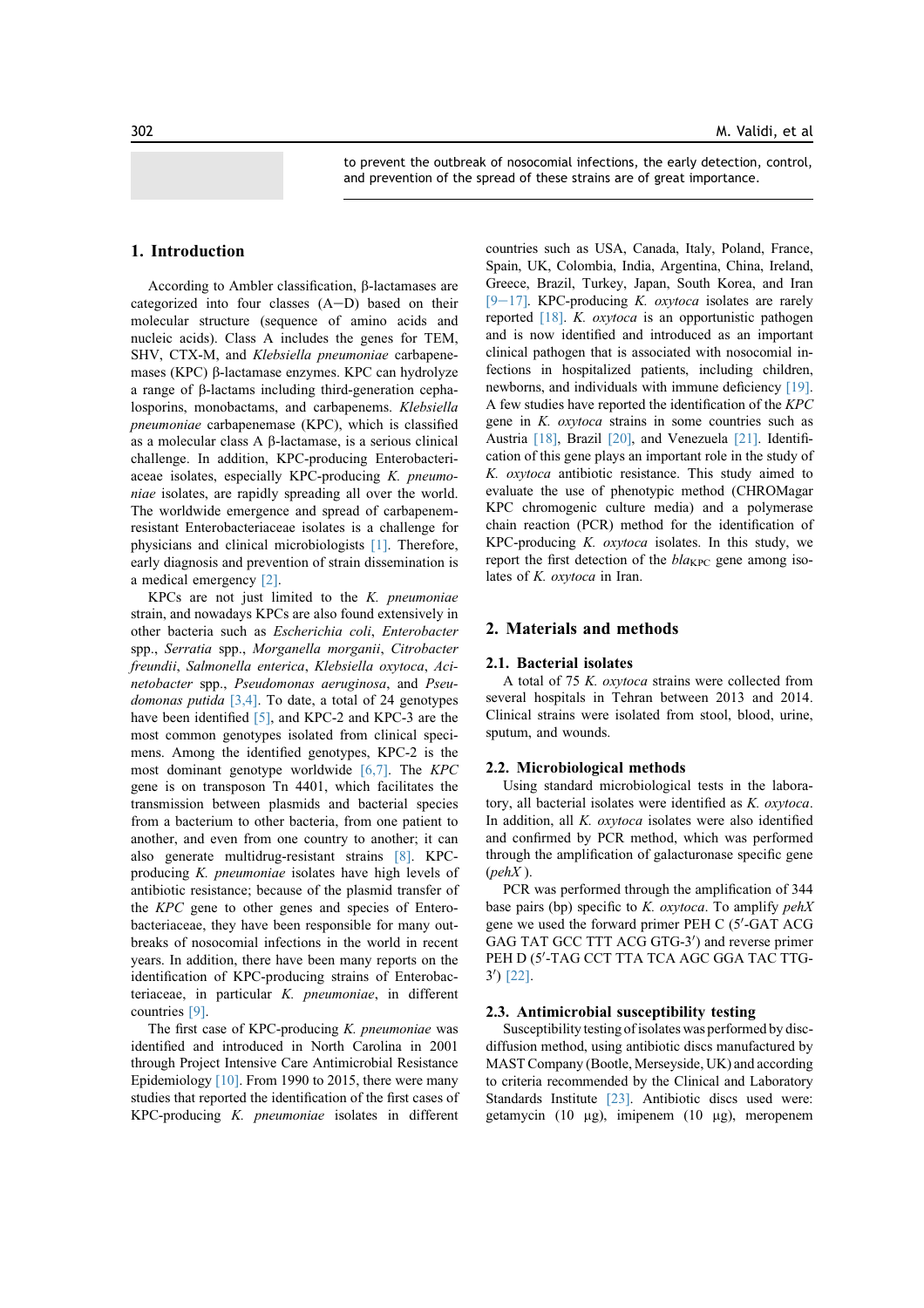(10  $\mu$ g), cefotaxime (30  $\mu$ g), ciprofloxacin (5  $\mu$ g), ampicillin (10  $\mu$ g), amoxicillin (25  $\mu$ g), aztreonam (30  $\mu$ g), ceftriaxone (30 µg), cefepime (30 µg), cefuroxime (30 µg), ticarcillin (75 µg), ceftazidime (30 µg), amikacin (30 µg), ampicillin/sulbactam (20  $\mu$ g), cephalothin (30  $\mu$ g), and trimethoprim/sulfamethoxazole (25 µg).

#### 2.4. Molecular detection of bla<sub>KPC</sub> gene

Genomic DNA of K. oxytoca isolates was obtained through boiling two or three colonies in 500 mL of distilled water for 10 minutes and centrifugation for 10 minutes at 10,000 rpm. The supernatants were then used as a template for amplification [24]. To identify the  $bla_{KPC}$  gene, KPC-Forward and KPC-Reverse primers, with the following sequences, were used: KPC-Forward: 5'-CAG CTC ATT CAA GGG CTT TC-3', KPC-Reverse: 5'-AGT CAT TTG CCG TGC CAT AC-3'  $[25]$ . PCR reaction was performed in a final volume of 20  $\mu$ L. To perform each PCR reaction, we used 10 µL Master mix (Ampliqon, Odense, Denmark),  $0.5$  µL forward primer 10 pmol (Bioneer, Daejeon, Korea), 0.5 µL reverse primer 10 pmol (Bioneer),  $8.5 \mu L$  distilled water, and  $50 \text{ ng of bacterial}$ DNA.

PCR reaction was performed in a thermocycler (PEQLAB, Erlangen, Germany) with an initial denaturation at  $95^{\circ}$ C for 5 minutes; and 35 cycles including denaturation steps at  $94^{\circ}$ C for 45 seconds, the annealing at  $52^{\circ}$ C for 45 seconds, the extension at  $72^{\circ}$ C for 45 seconds, and final extension at  $72^{\circ}$ C for 10 minutes. The electrophoresis of the PCR products was performed in a 1% agarose gel. The gel was stained using ethidium bromide (50 mg/L) and DNA detected by Gel Doc (GVM20 model; Syngene, Cambridge, UK). The positive PCR product for sequencing was submitted to Macrogen, Inc. (Seoul, Korea). A KPC-producing K. pneumoniae strain with accession number JX966417 was used as a positive control strain.

## 2.5. Detection by use of chromogenic medium

To study the production of carbapenemase enzyme in isolates of  $K$ .  $oxy to ca$ , we used the CHROMagar chromogenic media (CHROMagar, Paris, France) [6,7,26]. The K. oxytoca strains were isolated from clinical specimens cultured in the prepared CHROMagar medium. K. oxytoca strains that produce carbapenemase enzyme are detected when they produce a colony with a blue metallic color on this chromogenic culture media.

## 3. Results

A total of 75 K. oxytoca isolates from clinical specimens were collected from stool (9.3%), blood (14.7%), urine  $(68\%)$ , sputum  $(5.3\%)$ , and wounds  $(2.7\%)$  of patients in four hospitals in Tehran between 2013 and 2014. The primary assessment of isolated strains showed that all strains had a galacturonase-specific gene and they were identified as K. oxytoca isolates. Antibiotic susceptibility test was performed for all the examined isolates (Table 1) and we identified a multidrug-resistant phenotype.

The PCR confirmed the presence of  $bla_{\text{kpc}}$  gene; in addition, the presence of carbapenemase enzyme was confirmed by the production of a colony with a blue metallic color on CHROMagar culture media (Figure 1). Hence the isolate was identified as a strain of KPC-producing K. oxytoca. This strain was isolated from a urine sample of a 73-year-old female patient admitted to a women's surgery ward. First, using standard microbiological tests and using PCR, it was identified as a K. oxytoca strain. Antibiotic susceptibility test which was performed using a disc-diffusion method showed that this isolate was resistant to imipenem, cefepime, cefotaxime, ceftazidime, amikacin, kanamycin, ciprofloxacin, aztreonam, cefazolin, and sulfamethoxazole/trimethoprim. A molecular method then confirmed the presence of the  $bla_{KPC}$  gene in this isolate (Figure 2).

Sequence analysis of the  $bla<sub>kpc</sub>$  gene revealed that it was 99% identical to the other of the  $bla_{KPC}$  genes deposited in GenBank database. The nucleotide sequence of the  $bla_{KPC}$  gene, which was determined in our study, was assigned to the GenBank nucleotide sequence database under the accession number KU057943.

#### 4. Discussion

Many studies have reported the identification of Gram-negative bacteria producing class A, B, C, D carbapenemases in the Middle East [27]. In recent years, many cases of KPC-producing Enterobacteriaceae, in particular K. pneumoniae, have been reported in different countries [7,9,26,28]. KPC-producing K. oxytoca isolates are rarely reported in various parts of the world  $[28]$ . In this study, first the *K. oxytoca* isolates were examined in terms of the presence of KPC gene by using molecular and phenotypic methods. In study by Samra et al [26], chromogenic medium CHROMagar KPC was shown to have a sensitivity of 100% and specificity of 98.4% relative to PCR. The CHROMagar chromogenic KPC culture media was used as a KPC screening method. One isolate was identified as a positive KPC. After sequencing, it was confirmed and deposited in GenBank. This is the first case of KPCproducing K. oxytoca ever detected and reported in Iran, although others studies have detected KPCproducing P. aeruginosa and Acinetobacter baumannii isolates [29,30]. In July 2012, Nobari et al [17] identified a strain of K. pneumoniae  $bla_{\text{KPC}}$  gene that was isolated from the urine of a female patient hospitalized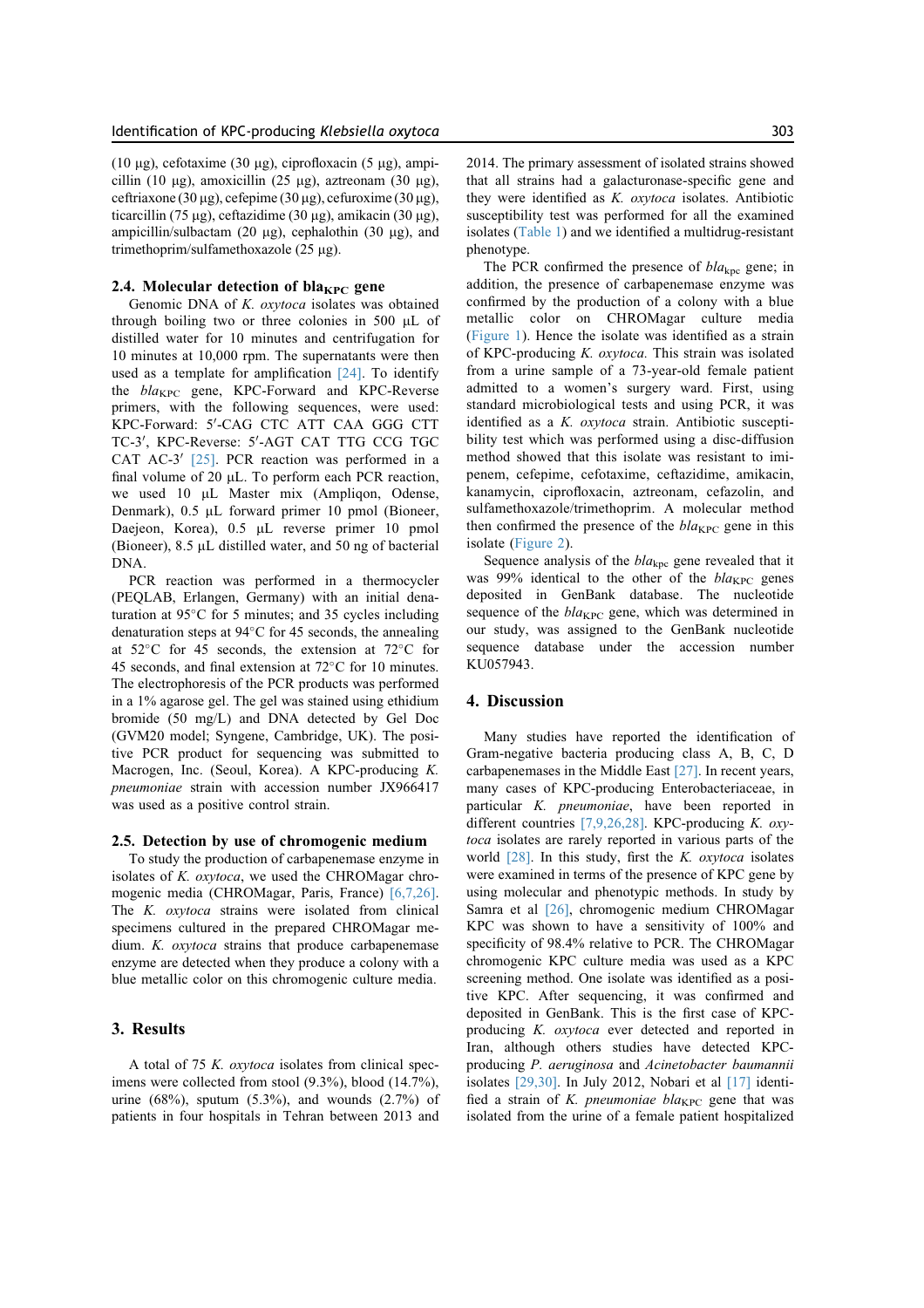| Antibiotic | Susceptible, $n$ (%) | Intermediate, $n$ (%) | Resistant, $n$ $(\%)$ |
|------------|----------------------|-----------------------|-----------------------|
| <b>GM</b>  | 67(89.3)             | 1(1.3)                | 7(9.4)                |
| AK         | 66 (88)              | 7(9.3)                | 2(2.7)                |
| <b>IMI</b> | 74 (98.7)            | 0(0)                  | 1(1.3)                |
| <b>MEM</b> | 74 (98.7)            | 0(0)                  | 1(1.3)                |
| AP         | 14(18.7)             | 2(2.7)                | 59 (78.6)             |
| A          | 14(18.7)             | 3(4)                  | 58 (77.3)             |
| <b>SAM</b> | 58 (77.3)            | 3(4)                  | 14(18.7)              |
| TC         | 9(12)                | 5(6.7)                | 61(81.3)              |
| <b>ATM</b> | 72(96)               | 0(0)                  | 3(4)                  |
| <b>CRO</b> | 56 (74.7)            | 5(6.7)                | 14(18.6)              |
| <b>CTX</b> | 53 $(70.)$           | 7(9.3)                | 15(20)                |
| <b>CPM</b> | 64 (85.3)            | 2(2.7)                | 9(12)                 |
| KF         | 55(73.3)             | 3(4)                  | 17(22.7)              |
| CAZ        | 61(81.3)             | 6(8)                  | 8(10.7)               |
| <b>CXM</b> | 66 (88)              | 0(0)                  | 9(12)                 |
| TS.        | 48 (64)              | 2(2.7)                | 25(33.3)              |
| <b>CIP</b> | 56 (74.7)            | 6(8)                  | 13(17.3)              |

Table 1. Antimicrobial susceptibility patterns of all *Klebsiella oxytoca* isolated in this study.

 $A =$  amoxicillin;  $AK =$  amikacin;  $AP =$  ampicillin;  $ATM =$  aztreonam;  $CAZ =$  ceftazidime;  $CIP =$  ciprofloxacin;  $CPM =$  cefepime;  $CRO =$  ceftriaxone;  $CTX =$  cefotaxime;  $CXM =$  cefuroxime;  $GM =$  gentamycin;  $IM =$  imipenem;  $KF =$  cephalothin;  $MEM =$  meropenem;  $SAM = ampicillin/sulbactam; TC = ticarcillin; TS = trimethoprim/sulfamethoxazole.$ 

in an Intensive Care Unit ward; they reported it as the first case of K. pneumoniae bla<sub>KPC</sub> gene in Iran. Some cases of K. oxytoca have also been identified and reported in Brazil [20] and Venezuela [21]. A study in Austria reported the identification of 31 strains of KPCproducing K. oxytoca isolated from five patients hospitalized in Intensive Care Unit wards [1]. In the present study, one carbapenem-resistant isolate of K. oxytoca was recovered. Antibiotic susceptibility test results showed that highest and lowest resistances were related to ticarcillin (81.3%) and meropenem and imipenem (1.3%), respectively.



Figure 1. Electrophoresis of PCR products amplified from KPC gene in 1% agarose gel. Lane 1, positive control; Lane 2, negative isolate; Lane 3, positive isolate; Lane 4, negative control; M, 100 bp ladder.

Because of high antibiotic resistance, the location of the KPC gene on Tn 4401 transposons, and plasmid transfer of the genes to other species of Enterobacteriaceae, KPC-producing K. pneumoniae and K. oxytoca isolates are often associated with nosocomial infections [8]. These isolates can rapidly disseminate and lead to widespread resistance; in recent years, they have been responsible for outbreaks of nosocomial infections around the world  $[3,7,9]$ . Since the identification and prevalence of KPC-producing Enterobacteriaceae is considered a medical emergency, timely diagnosis, control, and prevention the spread of bacteria is of great importance. The mortality rate associated with KPCproducing bacterial infections is  $22-59\%$  [7]; thus, after the emergence of KPC-producing bacteria, the main challenge is to treat infections caused by these bacteria. However, the treatment is very difficult and therefore the mortality rate is high [8]. Given the increasing prevalence of carbapenem-resistant Enterobacteriaceae isolates, KPC-producing bacteria are spreading in the community and in the hospitals; therefore, it is going to become a treatment challenge that requires some necessary measures to control the disease and successfully treat the infections.

To date, many cases of KPC-producing Enterobacteriaceae, in particular K. *pneumoniae*, have been reported in different countries; there are also some reports about the identification of KPC-producing  $K$ . oxytoca in some countries. In this study, we reported the first detection of the  $bla_{KPC}$  gene among isolates of K. oxytoca in Iran. This study showed that there is an urgent need for the implementation of strategies to control the dissemination of KPC-producing K. oxytoca isolates.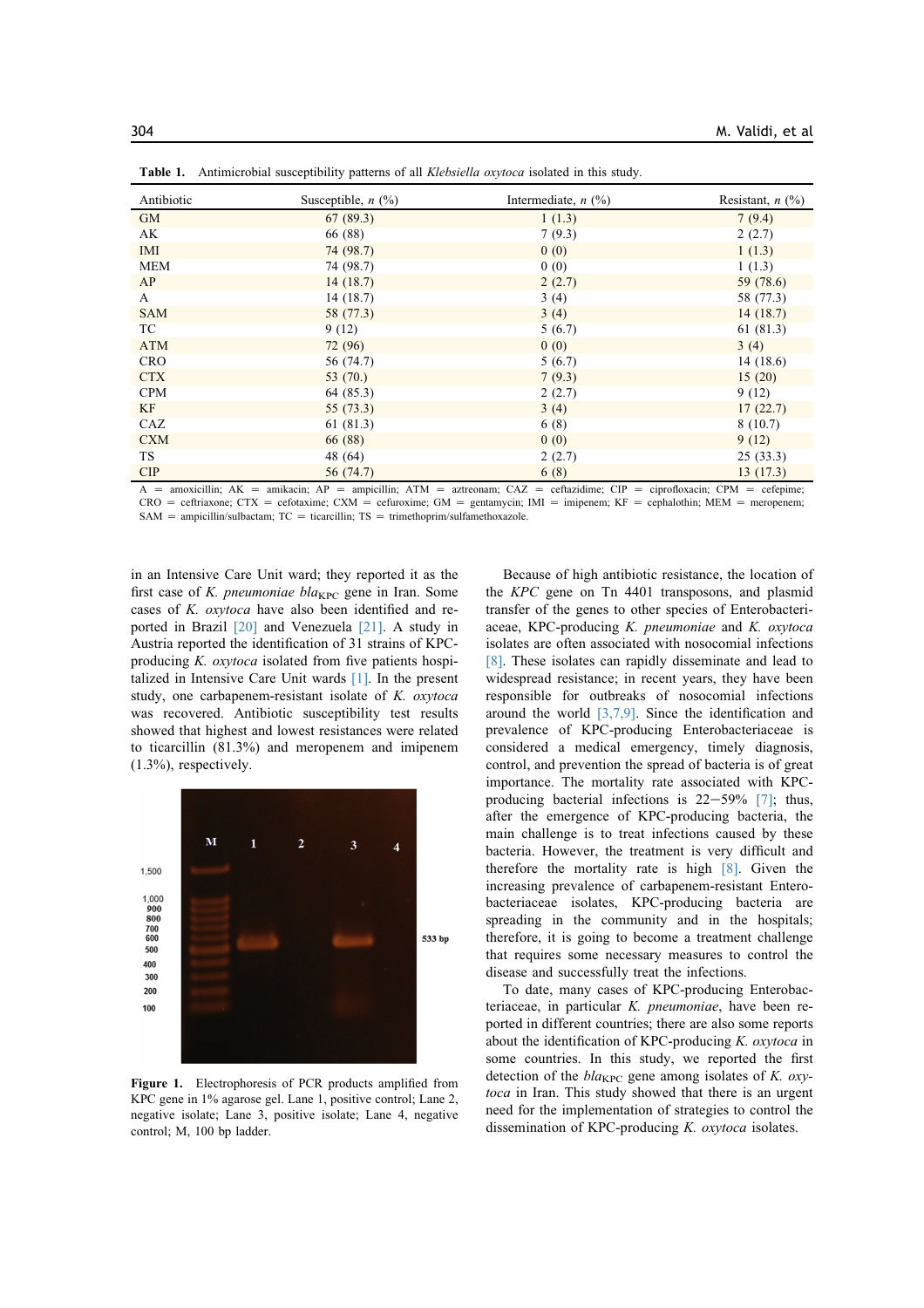

Figure 2. The growth of K. *oxytoca* in CHROMagar KPC medium and produce carbapenamase by produce metallic blue colonies.

# Conflicts of interest

The authors declare no conflicts of interest.

## Acknowledgments

This work was supported by Vice-Chancellor for Research grant (no. 27720) of Tehran University of Medical Sciences (Tehran, Iran).

## References

- 1. [Hirsch EB, Tam VH. Detection and treatment options for](http://refhub.elsevier.com/S2210-9099(16)30122-9/sref1) Klebsiella pneumonia [carbapenemases \(KPCs\): an emerging cause of](http://refhub.elsevier.com/S2210-9099(16)30122-9/sref1) [multidrug-resistant infection. J Antimicrob Chemother 2010 Jun;](http://refhub.elsevier.com/S2210-9099(16)30122-9/sref1)  $65(6):1119-25.$  $65(6):1119-25.$  $65(6):1119-25.$  $65(6):1119-25.$
- 2. [Perez F, Van Duin D. Carbapenem-resistant Enterobacteriaceae: a](http://refhub.elsevier.com/S2210-9099(16)30122-9/sref2) [menace to our most vulnerable patients. Cleve Clin J Med 2013](http://refhub.elsevier.com/S2210-9099(16)30122-9/sref2) Apr; $80(4)$ : $225-33$  $225-33$ .
- 3. Wendt C, Schütt S, Dalpke AH, et al. First outbreak of Klebsiella pneumoniae [carbapenemase \(KPC\)-producing](http://refhub.elsevier.com/S2210-9099(16)30122-9/sref3) Klebsiella pneumoniae [in Germany. Eur J Clin Microbiol Infect Dis 2010 May;](http://refhub.elsevier.com/S2210-9099(16)30122-9/sref3)  $29(5):563 - 70.$  $29(5):563 - 70.$  $29(5):563 - 70.$  $29(5):563 - 70.$
- 4. [Almeida AC, Vilela MA, Cavalcanti FL, et al. First description of](http://refhub.elsevier.com/S2210-9099(16)30122-9/sref4) KPC-2-producing Pseudomonas putida [in Brazil. Antimicrob](http://refhub.elsevier.com/S2210-9099(16)30122-9/sref4) Agents Chemother 2012 Apr;  $56(4)$  $56(4)$  $56(4)$ :  $2205-6$ .
- 5. Lahey Hospital & Medical Center (MA). KPC- type b-lactamases [Internet]. Available from: [www.lahey.org/studies/other.asp](http://www.lahey.org/studies/other.asp) [accessed 22.10.15].
- 6. [Tzouvelekis LS, Markogiannakis A, Psichogiou M, et al. Carba](http://refhub.elsevier.com/S2210-9099(16)30122-9/sref6)penemases in Klebsiella pneumonia [and other Enterobacteriaceae:](http://refhub.elsevier.com/S2210-9099(16)30122-9/sref6) [an evolving crisis of global dimensions. Clin Microbiol Rev 2012](http://refhub.elsevier.com/S2210-9099(16)30122-9/sref6)  $Oct:25(4):682-707$  $Oct:25(4):682-707$
- 7. [Chen LF, Anderson DJ, Paterson DL. Overview of the epidemi](http://refhub.elsevier.com/S2210-9099(16)30122-9/sref7)[ology and the threat of](http://refhub.elsevier.com/S2210-9099(16)30122-9/sref7) Klebsiella pneumoniae carbapenemases  $(KPC)$  resistance. Infect Drug Resist 2012 Sep;5:133-[41](http://refhub.elsevier.com/S2210-9099(16)30122-9/sref7).
- 8. [Munoz-Price LS, Quinn JP. The spread of](http://refhub.elsevier.com/S2210-9099(16)30122-9/sref8) Klebsiella pneumoniae [carbapenemases: a tale of strains, plasmids, and transposons. Clin](http://refhub.elsevier.com/S2210-9099(16)30122-9/sref8) Infect Dis 2009 Dec; 49(11): 1739-[41](http://refhub.elsevier.com/S2210-9099(16)30122-9/sref8).
- 9. [Canton R, Akova M, Carmeli T, et al. Rapid evolution and spread](http://refhub.elsevier.com/S2210-9099(16)30122-9/sref9) [of carbapenemases among Enterobacteriaceae in Europe. Clin](http://refhub.elsevier.com/S2210-9099(16)30122-9/sref9) Microbiol Infect 2012 May; 18(5): 413-[31](http://refhub.elsevier.com/S2210-9099(16)30122-9/sref9).
- 10. [Munoz-Price LS, Poirel L, Bonomo RA, et al. Clinical](http://refhub.elsevier.com/S2210-9099(16)30122-9/sref10) [epidemiology of the global expansion of](http://refhub.elsevier.com/S2210-9099(16)30122-9/sref10) Klebsiella pneumoniae [carbapenemases. Lancet Infect Dis 2013 Sep;13\(9\):](http://refhub.elsevier.com/S2210-9099(16)30122-9/sref10) [785](http://refhub.elsevier.com/S2210-9099(16)30122-9/sref10)-[96](http://refhub.elsevier.com/S2210-9099(16)30122-9/sref10)
- 11. [Roche C, Cotter M, O Connell N, et al. First identification of](http://refhub.elsevier.com/S2210-9099(16)30122-9/sref11) [class A carbapenemase-producing](http://refhub.elsevier.com/S2210-9099(16)30122-9/sref11) Klebsiella pneumoniae in the [Republic of Ireland. Euro Surveill 2009 Apr 2;14\(13\). pii](http://refhub.elsevier.com/S2210-9099(16)30122-9/sref11) [19163](http://refhub.elsevier.com/S2210-9099(16)30122-9/sref11).
- 12. [Giakkoupi P, Papagiannitsis CC, Miriagou V, et al. An update of](http://refhub.elsevier.com/S2210-9099(16)30122-9/sref12) [the evolving epidemic of blaKPC-2-carrying](http://refhub.elsevier.com/S2210-9099(16)30122-9/sref12) Klebsiella pneumoniae [in Greece. J Antimicrob Chemother 2011 Jul;66\(7\):](http://refhub.elsevier.com/S2210-9099(16)30122-9/sref12)  $1510 - 3$  $1510 - 3$  $1510 - 3$ .
- 13. [Monteiro J, Santos AF, Asensi MD, et al. First report of KPC-2](http://refhub.elsevier.com/S2210-9099(16)30122-9/sref13) producing Klebsiella pneumoniae [strains in Brazil. Antimicrob](http://refhub.elsevier.com/S2210-9099(16)30122-9/sref13) Agents Chemother 2009 Jan; 53(1): 333-[4](http://refhub.elsevier.com/S2210-9099(16)30122-9/sref13).
- 14. [Labarca J, Poirel L, Ozdamar M, et al. KPC-producing](http://refhub.elsevier.com/S2210-9099(16)30122-9/sref14) Klebsiella pneumoniae[, finally targeting Turkey. New Microbe New Infect](http://refhub.elsevier.com/S2210-9099(16)30122-9/sref14)  $2014 \text{ Mar} \cdot 2(2) \cdot 50 - 1$  $2014 \text{ Mar} \cdot 2(2) \cdot 50 - 1$  $2014 \text{ Mar} \cdot 2(2) \cdot 50 - 1$ .
- 15. [Saito R, Takahashi R, Sawabe E, et al. First report of KPC-2](http://refhub.elsevier.com/S2210-9099(16)30122-9/sref15) [carbapenamase-producing](http://refhub.elsevier.com/S2210-9099(16)30122-9/sref15) Klebsiella pneumoniae in Japan. Antimicrob Agents Chemother 2014 May;  $58(5)$ :  $2961-3$  $2961-3$ .
- 16. [Hong K, Yong D, Kim K, et al. First outbreak of KPC-2-producing](http://refhub.elsevier.com/S2210-9099(16)30122-9/sref16) Klebsiella pneumoniae [sequence type 258 in a hospital in South](http://refhub.elsevier.com/S2210-9099(16)30122-9/sref16) Korea. J Clin Microbiol 2013 Nov; 51(11): 3877-[9](http://refhub.elsevier.com/S2210-9099(16)30122-9/sref16).
- 17. [Nobari S, Shahcheraghi F, Rahmati Gh F, et al. Molecular](http://refhub.elsevier.com/S2210-9099(16)30122-9/sref17) [characterization of carbapenem-resistant strains of](http://refhub.elsevier.com/S2210-9099(16)30122-9/sref17) Klebsiella pneumoniae [isolated from Iranian patients: first identification of](http://refhub.elsevier.com/S2210-9099(16)30122-9/sref17)  $bla_{KPC}$  $bla_{KPC}$  $bla_{KPC}$  gene in Iran. Microbial Drug Resist 2014 Aug; 20(4):  $285 - 93$  $285 - 93$  $285 - 93$ .
- 18. [Hoenigl M, Valentin T, Zarfel G, et al. Nosocomial outbreak of](http://refhub.elsevier.com/S2210-9099(16)30122-9/sref18) Klebsiella pneumoniae [carbapenemase-producing](http://refhub.elsevier.com/S2210-9099(16)30122-9/sref18) Klebsiella oxytoca [in Austria. Antimicrob Agents Chemother 2012 Apr;56\(4\):](http://refhub.elsevier.com/S2210-9099(16)30122-9/sref18)  $2158 - 61$  $2158 - 61$  $2158 - 61$ .
- 19. [Darby A, Lertpiriyapong K, Sarkar U, et al. Cytotoxic and path](http://refhub.elsevier.com/S2210-9099(16)30122-9/sref19)ogenic properties of Klebsiella oxytoca [isolated from laboratory](http://refhub.elsevier.com/S2210-9099(16)30122-9/sref19) [animals. PLoS One 2014 Jul;9\(7\):e100542](http://refhub.elsevier.com/S2210-9099(16)30122-9/sref19).
- 20. [Almeida AC, Cavalcanti FL, Martins WM, et al. First description](http://refhub.elsevier.com/S2210-9099(16)30122-9/sref20) of KPC-2-producing Klebsiella oxytoca [in Brazil. Antimicrob](http://refhub.elsevier.com/S2210-9099(16)30122-9/sref20) Agents Chemother 2013 Aug:  $57(8)$  $57(8)$  $57(8)$ :  $4077-8$ .
- 21. [Labrador I, Araque M. First description of KPC-2-producing](http://refhub.elsevier.com/S2210-9099(16)30122-9/sref21) Klebsiella oxytoca [isolated from a pediatric patient with nosoco](http://refhub.elsevier.com/S2210-9099(16)30122-9/sref21)[mial pneumonia in Venezuela. Case Rep Infect Dis 2014;2104:](http://refhub.elsevier.com/S2210-9099(16)30122-9/sref21) [434987](http://refhub.elsevier.com/S2210-9099(16)30122-9/sref21).
- 22. [Kovtunovych G, Lytvynenko T, Negrutska V, et al. Identification](http://refhub.elsevier.com/S2210-9099(16)30122-9/sref22) of Klebsiella oxytoca [using a specific PCR assay targeting the](http://refhub.elsevier.com/S2210-9099(16)30122-9/sref22) polygalacturonase pehX [gene. Res Microbiol 2003 Oct;154\(8\):](http://refhub.elsevier.com/S2210-9099(16)30122-9/sref22)  $587 - 92.$  $587 - 92.$  $587 - 92.$  $587 - 92.$
- 23. [Clinical and Laboratory Standards Institute. Performance stan](http://refhub.elsevier.com/S2210-9099(16)30122-9/sref23)[dards for antimicrobial susceptibility testing: Twenty-Fourth](http://refhub.elsevier.com/S2210-9099(16)30122-9/sref23) [Informational Supplement M100](http://refhub.elsevier.com/S2210-9099(16)30122-9/sref23)-[S24. Wayne, PA: CLSI;](http://refhub.elsevier.com/S2210-9099(16)30122-9/sref23) [2014](http://refhub.elsevier.com/S2210-9099(16)30122-9/sref23).
- 24. [Freschi CR, Silva Carvalho LF, Oliveira CJ. Comparison of DNA](http://refhub.elsevier.com/S2210-9099(16)30122-9/sref24)[extraction methods and selective enrichment broths on the detec](http://refhub.elsevier.com/S2210-9099(16)30122-9/sref24)tion of Salmonella typhimurium [in swine feces by polymerase](http://refhub.elsevier.com/S2210-9099(16)30122-9/sref24) [chain reaction \(PCR\). Braz J Microbiol 2005 Oct/Dec;36\(4\):](http://refhub.elsevier.com/S2210-9099(16)30122-9/sref24)  $363 - 7$  $363 - 7$  $363 - 7$
- 25. Gröbner S, Linke D, Schütz W, et al. Emergence of carbapenem[non-susceptible extended-spectrum](http://refhub.elsevier.com/S2210-9099(16)30122-9/sref25)  $\beta$ -lactamase-producing Klebsiella pneumoniae isolates at the university hospital of Tübingen. J Med Microbiol 2009 Jul:58(7):912-[22](http://refhub.elsevier.com/S2210-9099(16)30122-9/sref25).
- 26. [Samra Z, Bahar J, Madar-Shapiro L, et al. Evaluation of CHRO-](http://refhub.elsevier.com/S2210-9099(16)30122-9/sref26)[Magar KPC for rapid detection of carbapenem-resistant Entero](http://refhub.elsevier.com/S2210-9099(16)30122-9/sref26)bacteriaceae. J Clin Microbiol 2008 Sep: $46(9)$ : $3110-1$  $3110-1$  $3110-1$ .
- 27. [Zahedi Bialvaei A, Samadi Kafil H, Ebrahimzadeh Leylabadlo H,](http://refhub.elsevier.com/S2210-9099(16)30122-9/sref27) [et al. Dissemination of carbapenemases producing Gram negative](http://refhub.elsevier.com/S2210-9099(16)30122-9/sref27) [bacteria in the Middle East. Iran J Microbiol 2015 Oct;7\(5\):](http://refhub.elsevier.com/S2210-9099(16)30122-9/sref27)  $226 - 46.$  $226 - 46.$  $226 - 46.$  $226 - 46.$